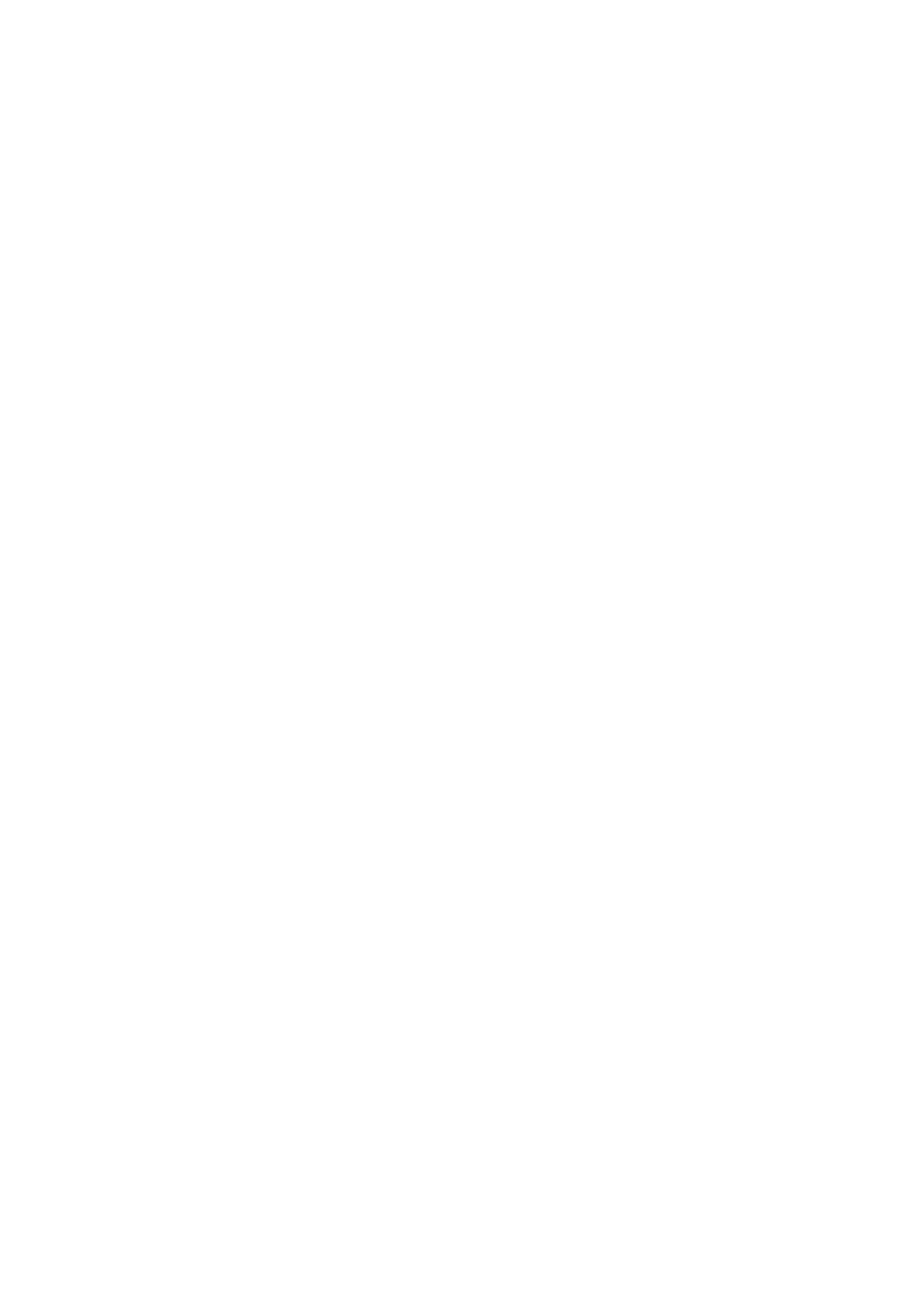## آييننامه حفاظت در مقابل خطرات وسايل انتقال نيرو

# فصل اول - مقررات کلی

## فصل دوم- جنس حفاظها

**ماده ۳ :** حفاظها یا پوششها ممکن است از مصالح زیر ساخته شده باشند. الف - از اجزای فلزی، قطعات ریختگی، ورق آهن پر یا مشبک، فلز رخ دار یا توری فلـزی کـه | ۱۵۵

اً یین نامه حفاظت در مقابل خطرات وسایل انتقال نیرو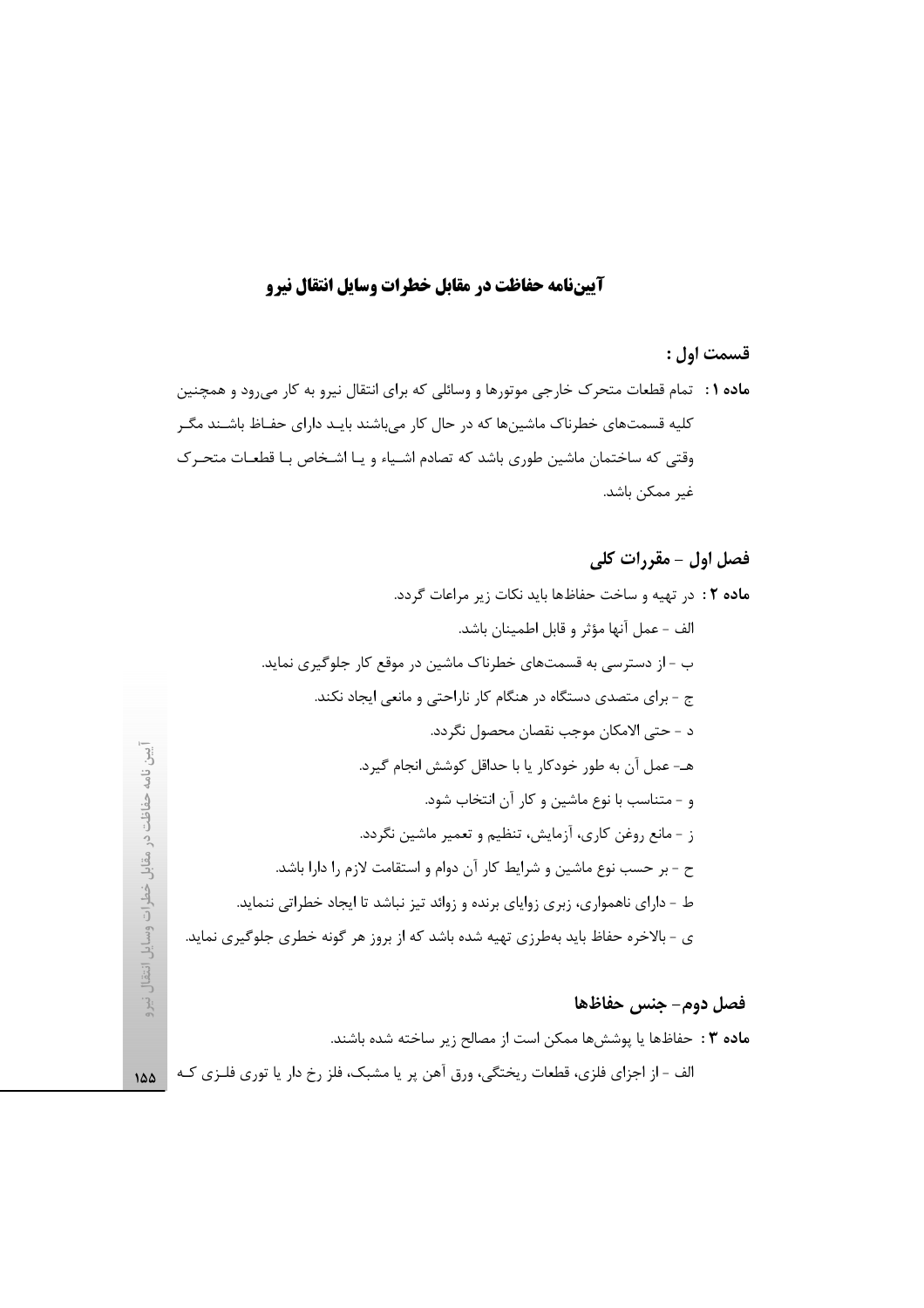روی قابی از نبشی لوله یا میله سوار شده باشد. ب - از چوب، پلاستیک یا مصالح دیگری که مناسب با وضع کار باشد.

فصل سوم - نصب ماده ۴ : كليه حفاظها بايد به طور محكم به ماشين يا كف كارگاه يا به ديوار يا به سقف نـصب شـده و در موقع کار ماشین حتماً در محل خود قرار گرفته باشند.

ب – حفاظهای قیددار

م**اده ۶** : برای تأمین استحکام و جلوگیری از لرزش این نوع حفاظها بایستی تعداد لازم قیـد و وسـایل اتصال حفاظ به ماشین و ساختمان را در تمام ارتفاع در نظر گرفت در هر صورت فاصله ایـن قیدها نباید از ۹۰ سانتی متر تجاوز کند.

ماده ۷ : حفاظهایی که ابعاد آنها بیشتر از ابعاد ماده ۵ باشـد قـاب آنهـا بایـستی حـداقل از میلـهگـرد \_\_\_<br>\_\_\_\_ اینچ یا از نبشی ۲۵×۲۵×۲۵ میلی متر یا از نیمرخهای دیگری که دارای مقاومتی نظیر ۴<br>آنها باشند ساخته شود.

ج – حفاظهای بدون قید

**ماده ۸ :** در موقعی که حفاظ بدون قید روی زمین یا سکوی کار نصب شده قاب حفاظ را ممکن است

آیین نامههای حفاظت و بهداشت کار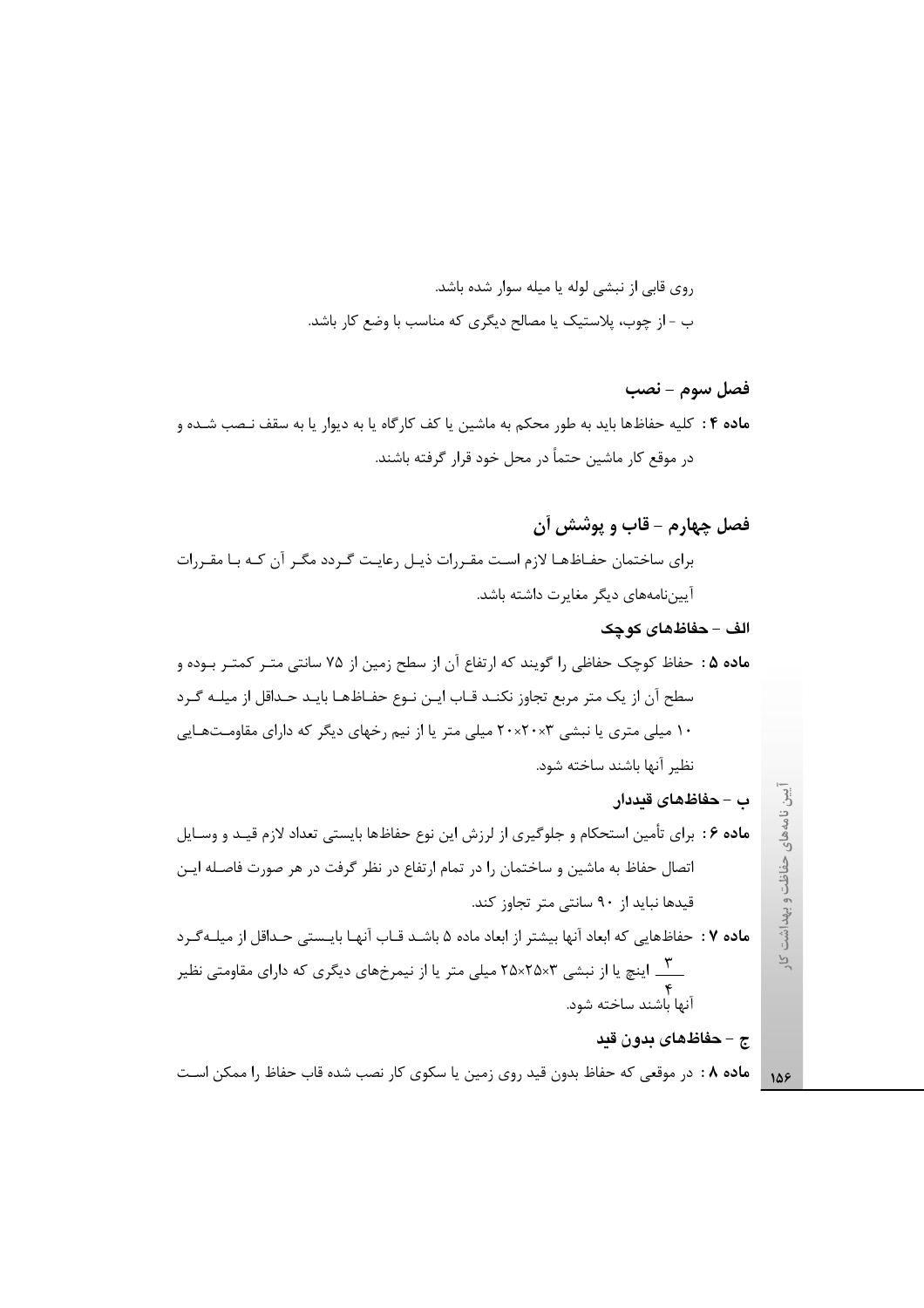از نبشی ۴ یا لوله ۱ اینچ یا نیمرخ های دیگری که مقاومتی نظیر آنها دارند تهیه نمود. ماده ۹ : حفاظهای مکعبی شکل بایستی لااقل چهارگوشه آن دارای پایـههـای قـویتـری باشـند کـه به توان به آسانی آنها را به زمین محکم کرد. ماده ١٠ : حفاظهاى استوانه شكل بايد حداقل به وسيله ٣ پايه به زمين متصل شوند. د - اتصالات ماده ۱۱ : تمام قطعات حفاظها را بايد با وسائلي بهم متصل كرد كه مقاومت آنهـا كـافي و مناسـب بـا

ابعاد اجزاء حفاظ باشد.

### فصل پنجم – حفاظ تسمههای افقی سقفی

اً یین نامه حفاظت در مقابل خطرات وسایل انتقال نیرو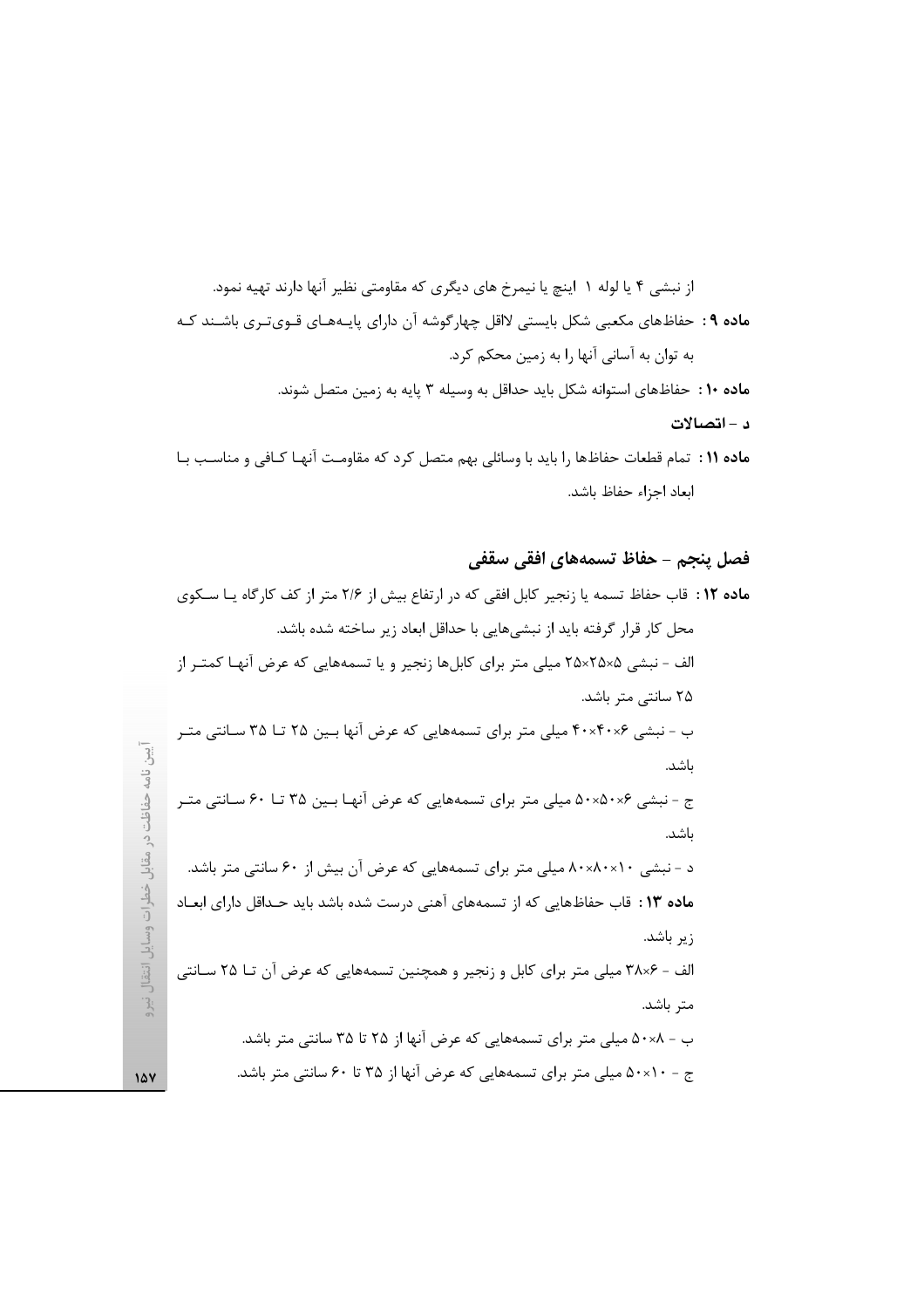د - ۶۵×۶۱ میلی متر برای تسمههایی که عرض آنها بیش از ۶۰ سانتی متر باشد. مساده ۱۴: کلیــه حفــاظهــا بایــد مجهیــز بــه تعــداد کــافی قیــد و اتــصال لازم بــرای تــأمین استحكام و مقاومت باشد.

فصل ششم – يوشش قابھا ماده ۱۵ : اگر پوشش حفاظها از ورق آهن ساخته شود باید حداقل دارای ۰/۸ میلی متر ضخامت باشد برای ورق های مشبک حداقل یک میلـی متـر و بـرای ورق هـای رخ داده شـده حـداقل ۱/۲۵ میلی متر ضخامت در نظر گرفته شود و اگـر از تـوریهـای فلـزی سـاخته شـده باشـد قطـر مفتولهای آن حداقل ۱/۵ میلی متر باشد.

ماده ۱۶: به جای پوششهای ذکر شده در ماده ۱۵ میتوان پوششهایی از نـوع و جـنس دیگـر و بـا مقاومتی معادل مقاومت پوششهای مذکور برای همان مقدار سطح حفاظ بکار برد.

### فصل هفتم - توري هاي فلزي

ماده ۱۷: توریهای فلزی باید طوری ساخته شده باشند که مفتولهای آن در نقـاط تقـاطع بـهوسـیله جوش دادن یا لحیم کردن یا گالوانیزه کردن به طور محکم بهم متصل شده باشند مگر آن که دارای چشمههای لوزی یا چهارگوش به ابعاد کمتر از ۲۰ میلی متر بوده و قطـر مفتـول آن ۲ میلی متر باشد.

#### فصل هشتم - نصب

ماده ١٨: شبكههای فلزی باید بهوسیله پرچ پیچ و مهره، جوش یا جـوش نقطـه بـه آهـن نبـشی قـاب حفاظ به طور محکم نصب شده باشند.

**ماده ۱۹** : برای توریهایی کـه از مفتـول ۲ میلـی متـر درسـت شـده و چـشمههـای آن بیـشتر از ۲۰ میلی متر نمی باشد و همچنین برای توریهای ضخیم تر می توان از قـابهـای مفتـولی یـا لولهای استفاده کرده و توری را دور آن بگردانند می توان روی قسمت پیچیده شـده را از ورق

یین نامههای حفاظت و بهداشت  $\sum_{i=1}^{n}$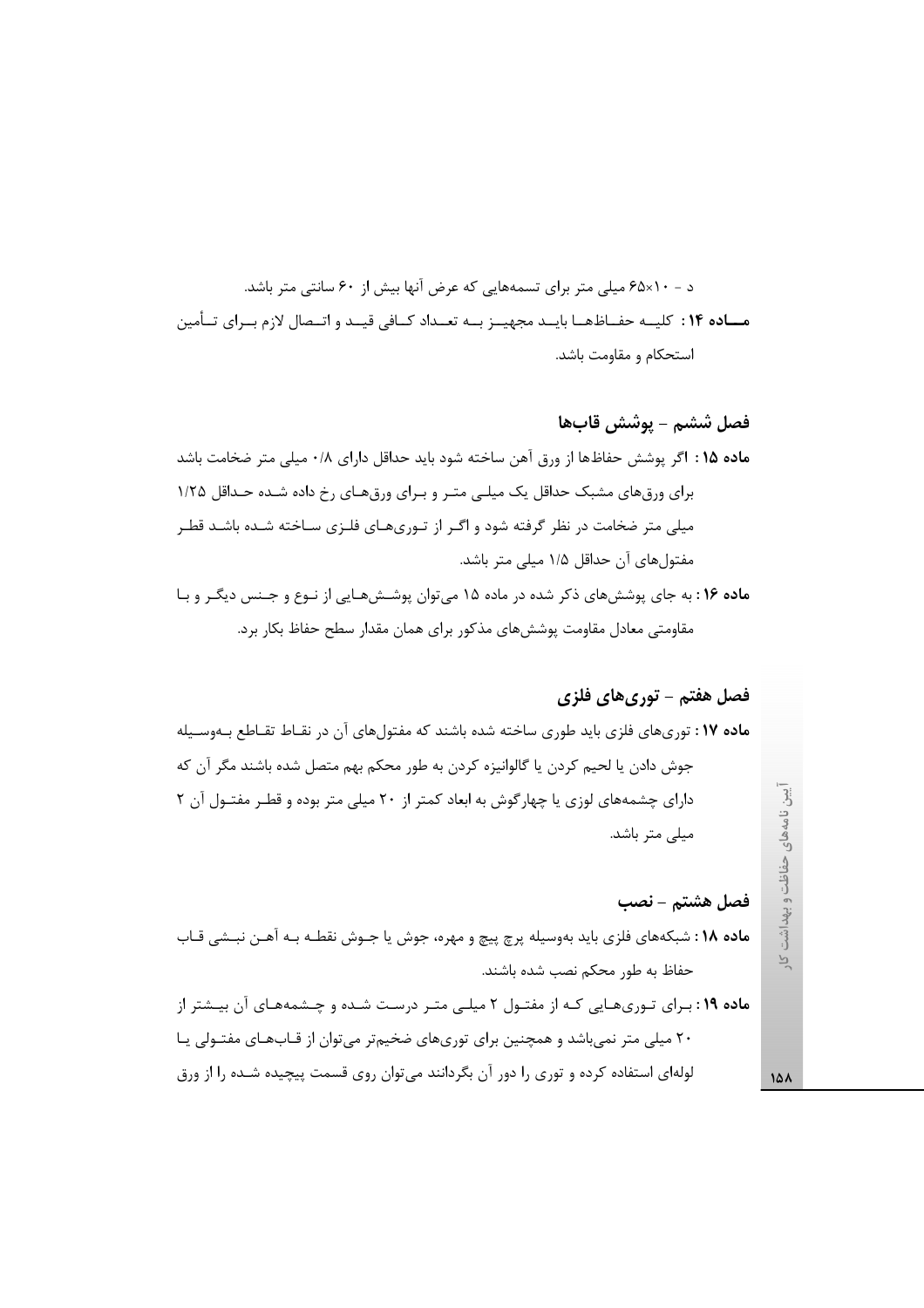خم کرده پوشانیده و یا بهوسیله بست توری را به قاب محکم نمود.

# فصل نهم- چشمههای توری فلزی ماده ۲۰: در موقعی که حفاظها یا حصارها با قسمت متحرک ماشین بـیش از ۱۰ سـانتی متـر فاصـله ندارد ابعاد چشمه توریها نباید بیش از ۶ میلی متر باشد. ماده ۲۱ : در صورتی که فاصله بین حفاظ و قسمت متحرک ماشین بیش از ۱۰ سانتی متر باشد سطح چشمهها یا سوراخها نباید از ۱۳ سانتی متر مربع تجاوز کند.

# فصل دهم - ارتفاع حفاظها ماده ٢٢ : ارتفاع حفاظهای نردهای از کف کارگاه (غیر از مـوارد اسـتثنایی و شـرایط خـاص) نبایـستی کمتر از ۱/۸۰ متر باشد.

# فصل يازدهم – فاصله بين حفاظها از كف كارگاه

ماده ۲۳: در صورتی که خطر تماس و برخورد با قسمتهای متحرک ماشین در پیش نباشد بهتر است برای تامین نظافت محوطه کارگاه فاصلهای به ارتفـاع تقریبـی ۱۵ سـانتی متـر بـین قـسمت تحتانی حفاظ و کف کارگاه پیش بینی شود.

 $\overline{\mathfrak{Z}}$ 

ر ٺاهه

حفاظت در مقابل خطرات وسایل انتقال نیرو

149

### فصل دوازدهم – حفاظ خودكار

م**اده ۲۴** : در ماشینهای خودکار چنانچه مقدور باشد بهتر است ضامنهایی تعبیه شود تـا مـوقعی کـه درب حفاظ باز است راه انداختن ماشين غير ممكن باشد.

### فصل سیزدهم - حفاظهای ناودانی شکل (سیری)

ماده ۲۵ : حفاظهای ناودانی شکل باید با همان مصالحی که در مورد توریهای مذکور در فـصل شـشم قسمت اول مشخص شده ساخته شوند.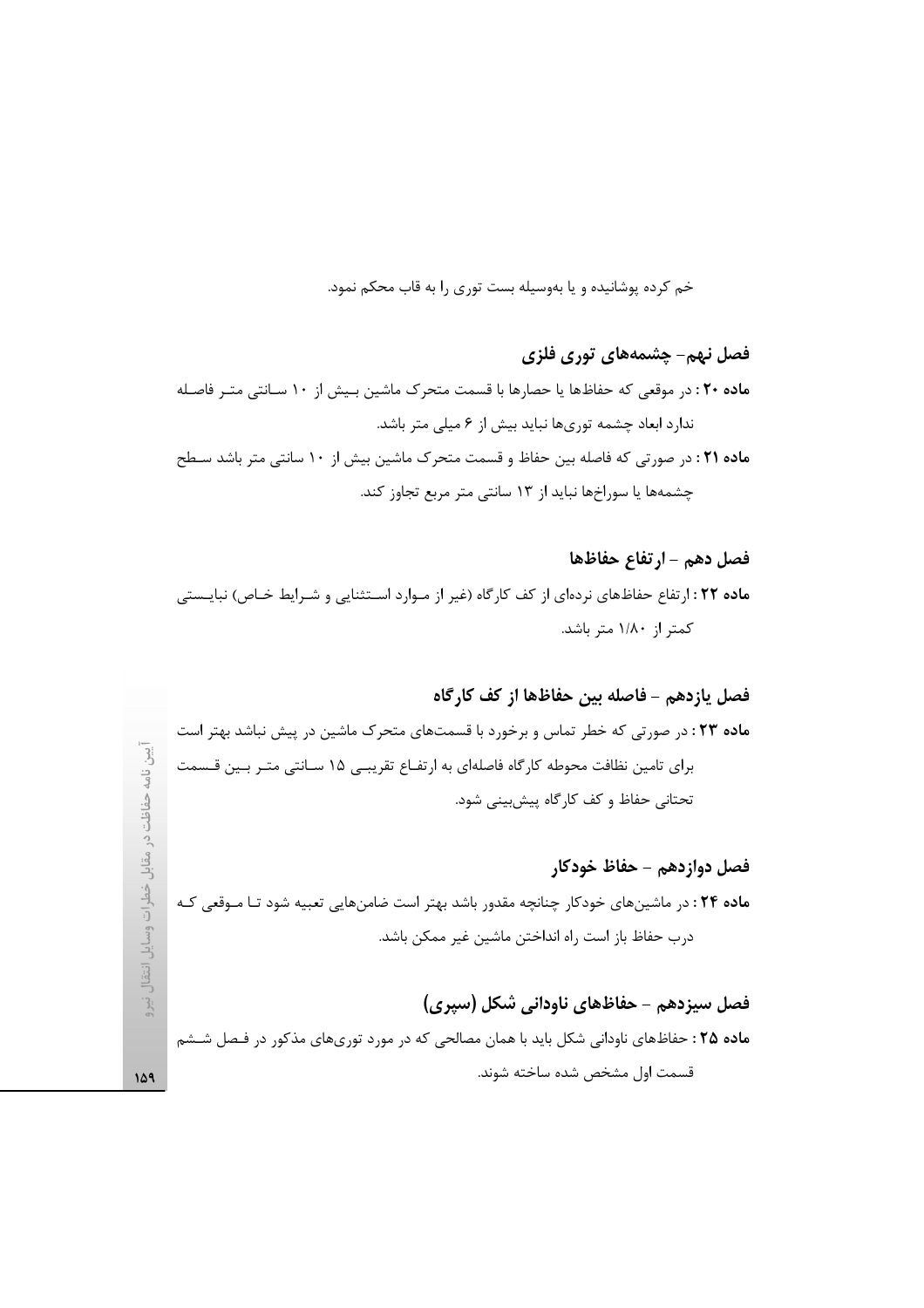ماده۲۶ : لبه حفاظها باید صافبوده و درصورتی که ابعاد حفاظ مقتضی باشد این لبهها را روی خودش خم کرده یا لبه آن ۱٫ روی مفتول آهن یا آهن تسمه یا آهن، نبشی بر گردانده و محکم کنند. فصل چهاردهم - حفاظهای چوبی (مصالح) ماده ٢٧ : چوبی که برای ساخت حفاظها به کار می رود باید سالم و محکم باشد. ماده ٢٨: حفاظهای چوبی باید بهوسیله (پیچ گوشتی، میخ چوبی، میخ آهنی، پـیچ و مهـره) بـه هـم متصل گردد، سختی و استحکام آنها باید بر مبنای حفاظهای فلزی و طبق دسـتور فـصل اول تا نهم باشد.

قسمت دوم - حفاظ براي وسايل ناقل نيرو (ترانسميسيون) : فصل اول - تأسيسات انتقال حركت در محوطه بسته ماده ٢٩ : وقتى كه محورهاى انتقال، تسمهها، فلكهها در محوطه بـسته ماننـد زيـر زمـين كانـالهـاى روبسته یا اتاق های جداگانه قرار داشته باشند در صورتی که واجد شرایط زیر باشند احتیـاجی به حفاظ گذاري ندارند. الف – درب ورودي زيرزمين يا كانالها قابل قفـل شـدن بـوده تـا بـه تـوان از ورود اشـخاص غیرمجاز جلوگیری نمود. ب – ارتفاع آزاد راهرو از كف تا سقف يا قطعات متصل به سقف كمتر از ١/٧٠ متر نباشد. ج - زیر زمین دارای روشنایی کافی بوده و کف محل آن خشک و همـوار باشـد تـا مزاحمتـی برای عبور و مرور ایجاد ننماید. د - محل عبور کارگران مأمور روغن کاری طوری محافظت شـده باشـد کـه از بـروز هـر نـوع حادثه جلوگیری به عمل آید.

> فصل دوم - محورهای ناقل حرکت (ترانسمیسیون) حفاظ محورهاي ناقل افقى

ماده۳۰ : تمام قسمتهای لخت میلهها و محورهای ناقل که در ارتفاعی کمتر از ۲/۶۰متر از کف کارگاه

یین نامههای حفاظت و بهداشت کار

 $19.$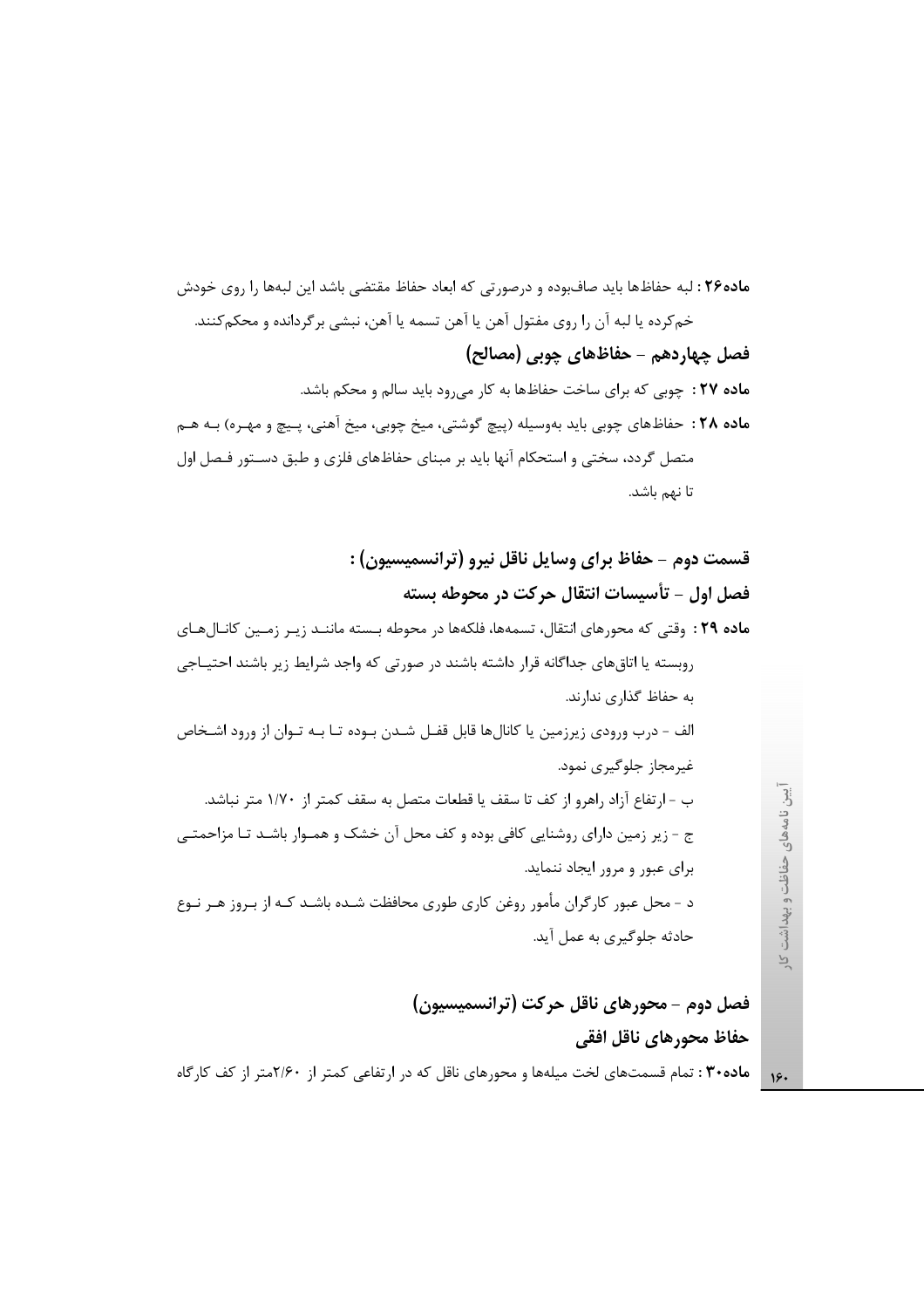یا سکوی محل کار قراردارند (به استثنای محلهای مخصوص گریس کـاری یـا محـل تنظـیم درموقع کار) باید طبق قسمت اول این آیینiامه با وسایل زیر حفاظ گذاری شود. الف - به وسيله پوششي كه محور ناقل را از هر طرف احاطه كرده باشد. ب - به وسیله پوششهای سپری شکل که بالا و دو طرف یا زیر و دو طرف محور ناقـل را بـه تقتقیات محل نصب به پوشانند ابعاد محفظهها در مورد محورهای ناقل سقفی باید حـداقل دو برابر قطر محور انتخاب شود و در محورهای ناقل زمینی ارتفاع زیر محفظه تا کف کارگاه نباید كمتر از ۱۵ سانتى متر باشد.

ماده ٣١ : حفاظهاي محورهاي ناقل افقي هم بايد طبق مقررات فصل اول تا چهاردهم ايـن آيـيننامـه باشند. همچنین ممکن است برای این کـار نـردههـایی کـه ۳۰ تـا ۵۰ سـانتی متـر از اجـزاء متحرک فاصله داشته باشند بکار برد.

### فصل سوم - محورهای ناقل سقفی

**ماده ۳۲ :** محورهای ناقل که در بالای راهروها قرار گرفتهاند اگر در ارتفاعی کمتر از ۲ متر از حد مجاز ارتفاع بارگیری وسائط نقلیه که از زیر آن عبور مـیکننـد قـرار گرفتـه باشـند بایـد بـه طـور مناسبی حفاظ گذاری شوند.

فصل چهارم – کلیه محورهای ناقل که زیر ماشین قرار دارند م**اده ۳۳** : کلیه محورهای ناقل که در زیر ماشینها قرار گرفتهاند باید دارای روپوشی باشند کـه کـاملاً آن را به پوشانند ممکن است از روپوشهای سپری شکل نیز استفاده نمود. ماده ۳۴ : اگر محور ناقل نزدیک کف کارگاه قرار گرفته باشد کنـاره حفـاظ سـپری شـکل آن بایـد تـا

فاصله ۱۵ سانتی متری کف کارگاه ادامه پیدا کند.

ماده ۳۵ : کناره حفاظ سیری شکل باید حداقل به اندازه قطر محور انتقالات پایین تر از زیر محور بوده و در هر صورت این اندازه نبایستی کمتر از پنج سانتی متر باشد.

ماده ٣۶ : حفاظها بايد طبق مقررات فصل اول تا چهارم اين آييننامه تهيه شــوند. (حفــاظ محورهـاي

 $151$ 

 $\frac{1}{2}$ 

 $\overline{3}$ 

نامه

حفاظت

مقابل خطرات وسايل انتقال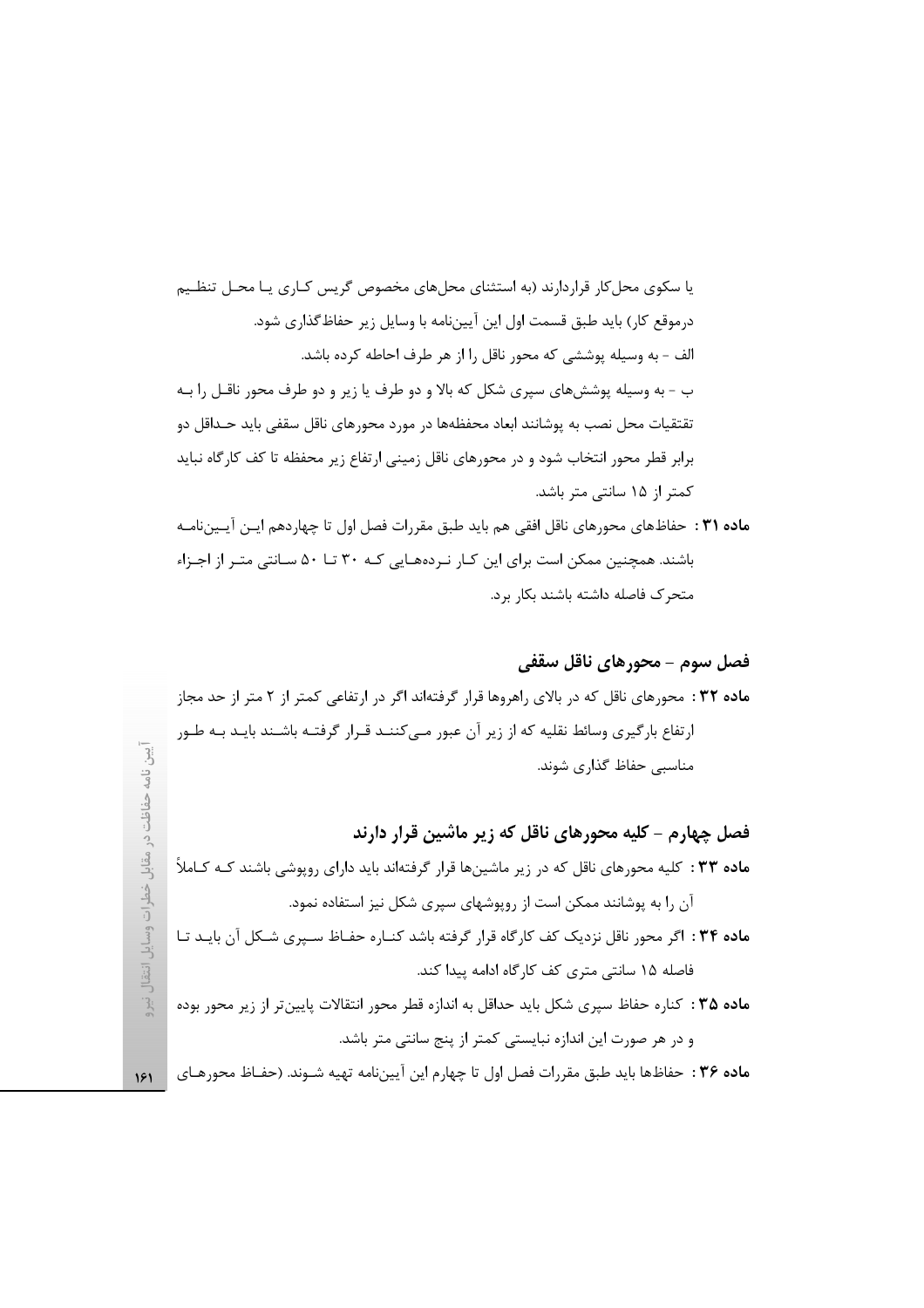ماده ۳۷ : كليه محورهاي ناقل قائم يا مورب كه حداقل تا ارتفاع ۲/۶ متر از كف كارگاه يا سكوى كـار قرار دارند بایستی طبق مقررات مواد ۲ تا ۸ حفـاظ ثابـت گذاشـته شـده یـا محـصور گردنـد (به جز محلهای مخصوص سرویس محورها)

فصل ينجم – حفاظت انتهاى محورها ماده ۳۸ : انتهای برجسته محورهای ناقل باید به وسیله کلاهکهای حفاظتی پوشانده شود.

ناقل عمودي يا مورب)

فصل ششم - ييوستها (اتصالات محورها) ماده ۳۹ : پیوستهای ساده باید استوانه شکل و بدون هیچ گونه زائده و برآمدگی باشند. م**اده ۴۰ :** پیوستهای محورهای ناقل که تا ارتقای ۲/۶۰ متر یا کمتر از کف کارگاه یا سکوی محل کار قرار گرفتهاند باید به طور مناسب حفاظ گذاری شوند.

فصل هفتم – پیچهای اتصال – گاوهها – خارها زواید و شیارهای جای گاوه ماده ۴۱ : تمام پیچهای اتصال قطعات متحرک را نسبت به محل استعمالشان ممکن است از پیچهای خزینهای انتخاب کرده و یا روی آن را حفاظ گذاری نمود. ماده ۴۲: كليـه پيچهـا، گـاوههـا، روغنـدانهـا و تمـام زوايـد قـسمتهـاى دوار بايـد در خزينـه يـا فرورفتگیهای قطعه دوار جاسازی شود به طریقی که باعث بروز حادثه نگردد. **ماده ۴۳** : دنباله شیا<sub>ر</sub>های گاوه باید موقتاً پوشیده یا حفاظ گذاری شود.

قسمت سوم – ناقلهای اصطکاکی فصل اول : كلاچ ماده ۴۴ : كليه ناقلهاي اصطكاكي بايد محفوظ نگهداشته شوند - تمام ناقلهاي اصطكاكي بـازويي -شعاعی یا صفحهای بایستی بهوسیله حفاظهای مخصوصی پوشیده شوند.

یین نامههای حفاظت و بهداشت  $\overline{P}$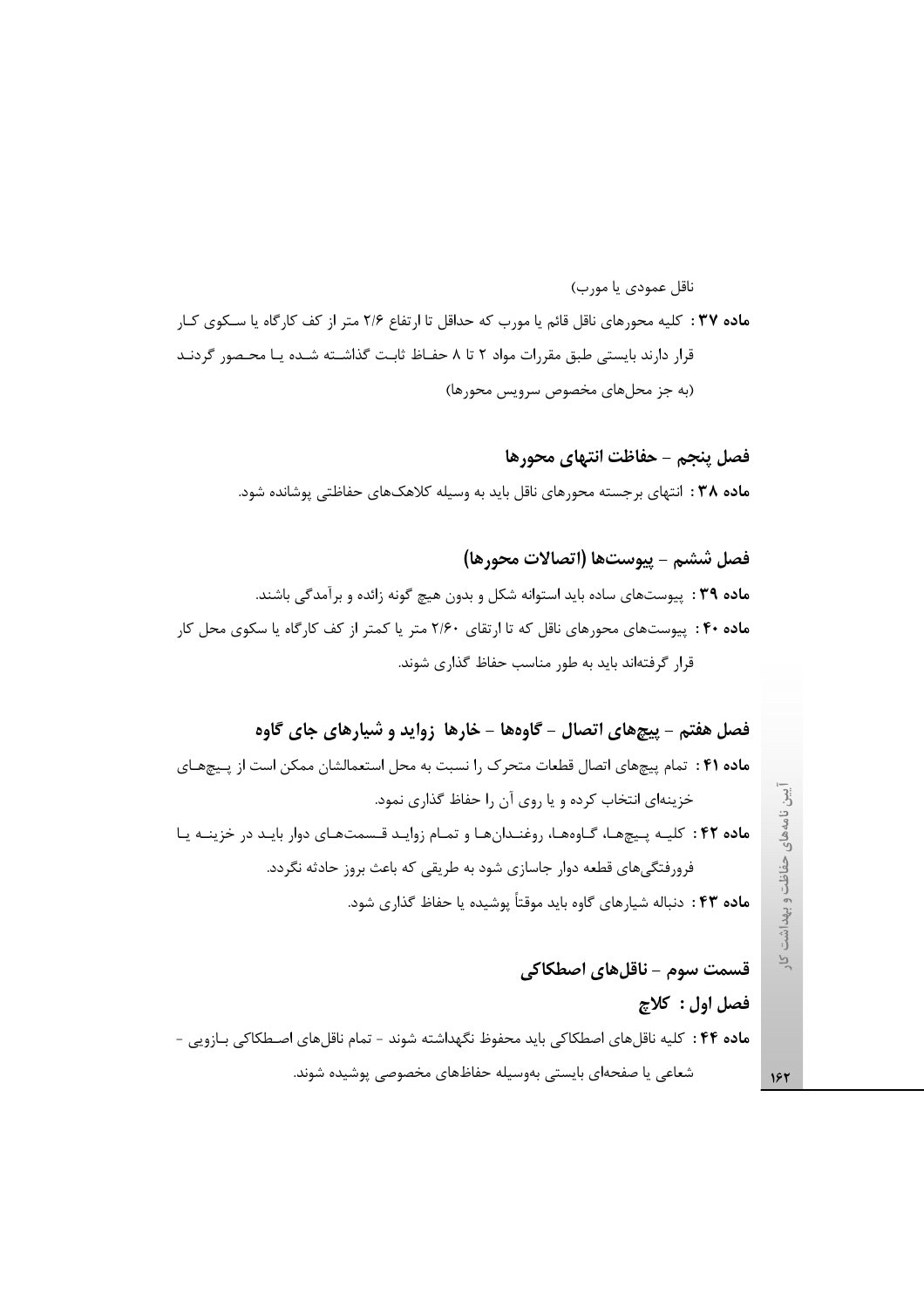ماده ۴۵ : کلیه کلاچها و فلکههای آن که دارای زوائدی بوده و تـا ارتفـاع ۲/۶۰ متـر یـا کمتـر از کـف کارگاه یا سکوی کار قرار گرفتهاند و یا فاصله آنها تا یاتاقانهـایی کـه بـا دسـت روغـن کـاری میشود کمتر از ۹۰ سانتی متر است بایستی طبق مقررات فصل اول تا چهاردهم قـسمت اول این آییننامه حفاظگذاری شوند و حفاظ سپری شکل در این مورد به کار برده نشود. ماده ۴۶: در کلاچهای ماهک دارپوش لغزنده بایستی روی محور گیرنده حرکت نصب شود (يعني محوري كه پس از قطع كلاچ در حال سكون مي باشد).

فصل دوم - چرخ دندهها ماده ۴۷ : چرخ دندههای روباز ماشینها باید با یکی از وسایل زیر حفاظ گذاری شوند. الف – بەوسيلە يک محفظه بسته. ب - اگر چرخ دندهها پرهای نباشد ممکن است روی تمام دنـدههـا را فقـط بـه وسـيله نقـاب لبهداری حفاظ گذاری کرد. چرخ دندههایی که با زنجیر کار میکنند ماده ۴۸ : چرخ دندهها و زنجیرهای موتورها باید به طور کامل حفاظ گذاری و محصور شوند.

قسمت چهارم - فلكهها : الف – دستورات و مقررات مربوط به حفاظ ماده ۴۹ : اگر قسمتی از فلکهها تا ارتفاع ۲/۶ متر یا کمتر از کف کارگاه یا سکوی کار قرار گرفته باشد که تماس، آن ایجاد خطراتی نماید و همچنین فلکههای حاصل تسمه یا کابلهای عمودی یـا مورب باید در محفظه قفسی شکل به طرزی قرار داده شوند که تسمه یا کابل مربوطه را کاملاً در بر گیرند در غیر این صورت فلکه باید دارای حفاظی باشد که تمام قسمت باز زیـر آنـرا تـا بالای فلکه بپوشاند. **ماده ۵۰ :** حفاظها بايد طبق مقررات فصل اول تا چهاردهم ساخته شوند.

 $\overline{3}$ نامه

حفاظت

 $\tilde{c}$ مقابل

خطرات وسايل انتقاا

 $\cdot$  3:

ماده ۵۱ : چرخ لنگرهای که به عنوان فلکه نیز از آنها استفاده میشود و در ارتفاع ۲/۶ متر یـا کمتـر از ۱۶۳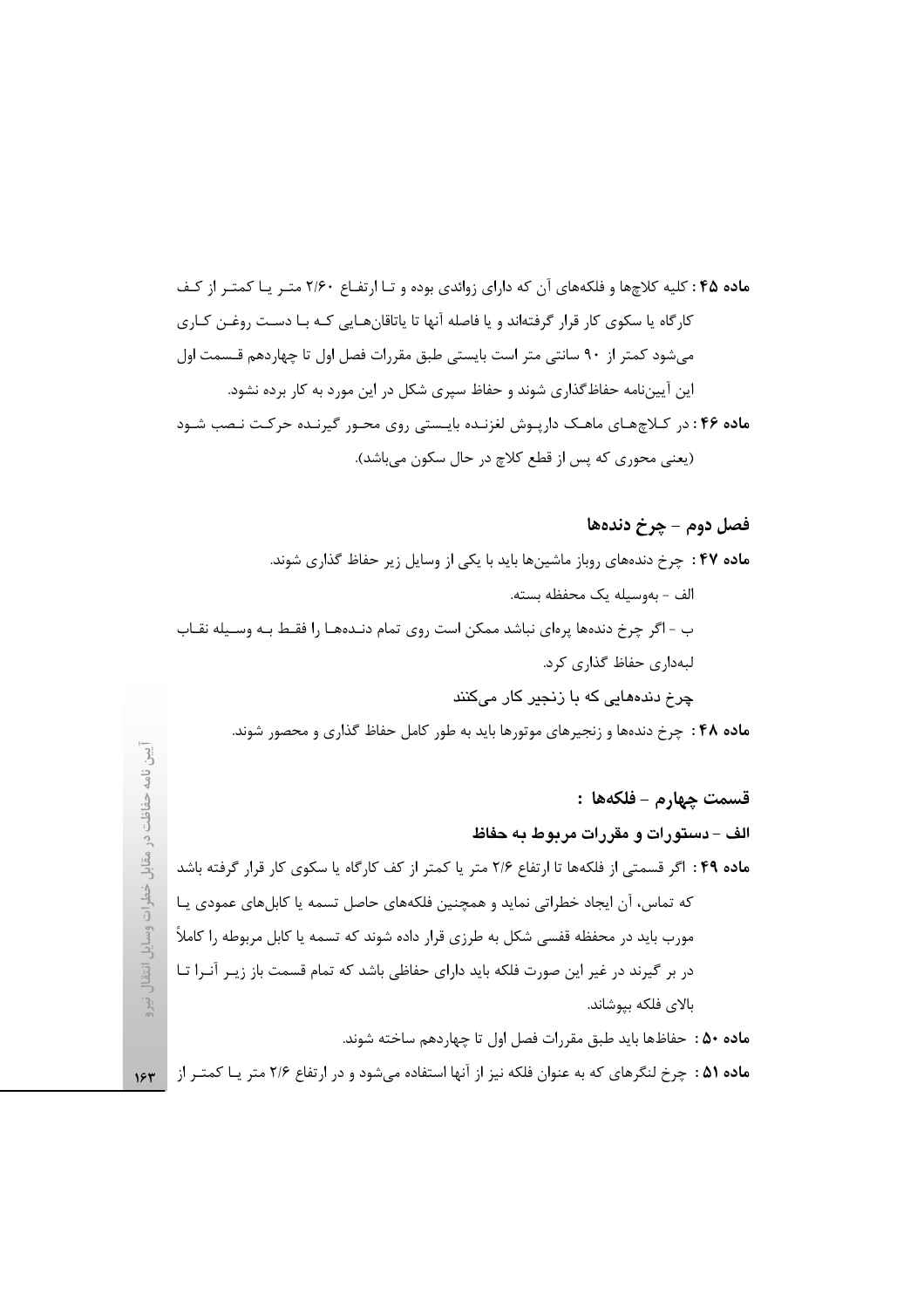کف کارگاه قرار گرفتهاند باید به ترتیبی حفاظ گذاری شـوند کـه دسترسـی بـه پـرههـای آن ممكن نباشد. ماده ۵۲ : فلکههایی که بیش از ۱۵ سانتی متر قطر داشته و روی محور ناقل اصلی یـا محـور گیرنـده حرکت قرار گرفته و فاصله آنهـا تـا ياتاقـاني کـه بـا دسـت روغـن کـاري مـيشـود کمتـر از ۹۰ سانتی متر باشد بایستی از سمت یاتاقان کاملاً حفاظ گذاری شوند. ب – فلکههای خراب یا بدون استفاده **ماده۵۳ :** فلکه ترکخورده یا فلکهای که طوقه آن شکستهباشد نباید مورداستفاده قرارگیرد. ماده ۵۴ : فلكههايي كه مورد مصرف نيستند بايد از روى محور ناقل برداشته شوند. ج – اثر رطوبت در روی فلکهها ماده۵۵ : نصب فلكههای چوبی درمحلهایی كه در معرض رطوبت قرار دارند ممنوع است. د – اثر خوردگی در مقابل مواد شیمیایی ماده ۵۶ : در محلهایی که فلکهها در معرض خوردگی شدید قرار مـیگیرنـد بایـد از مـوادی سـاخته شوند که در مقابل خوردگی مقاوم باشند. هـــ طوقههای گرده ماهی (محدب) م**اده ۵۷** : فلکههای محرک و فلکههای گیرنده حرکت که تسمه روی آنها ثابت مےباشـد بایـد دارای آيين نامههاي حفاظت و بهداشت طوقەھاي محدب باشد. و – میزان کردن فلکهها م**اده ۵۸ :** برای جلوگیری از سر خوردن و افتادن تسمهها باید فلکهها به دقـت بـا هـم میـزان شـده و محورشان موازی باشد. ر – دستگاه ضامن تسمه  $\overline{P}$ ماده ۵۹ : در صورتی که فاصله یک فلکه از فلکه ثابت یا کلاج یا یاتاقان سقفی مجاور از پهنای تـسمه مربوطه تجاوز نکند برای جلوگیری از افتادن تسمه از روی فلکه به طرفی که این فاصله کافی نیست باید یک ضامن نصب شود.

**ماده ۶۰**: در موقعی که محورهای محرک یا محورهای گیرنده حرکت مجهز به فلکههایی باشند کـه در  $156$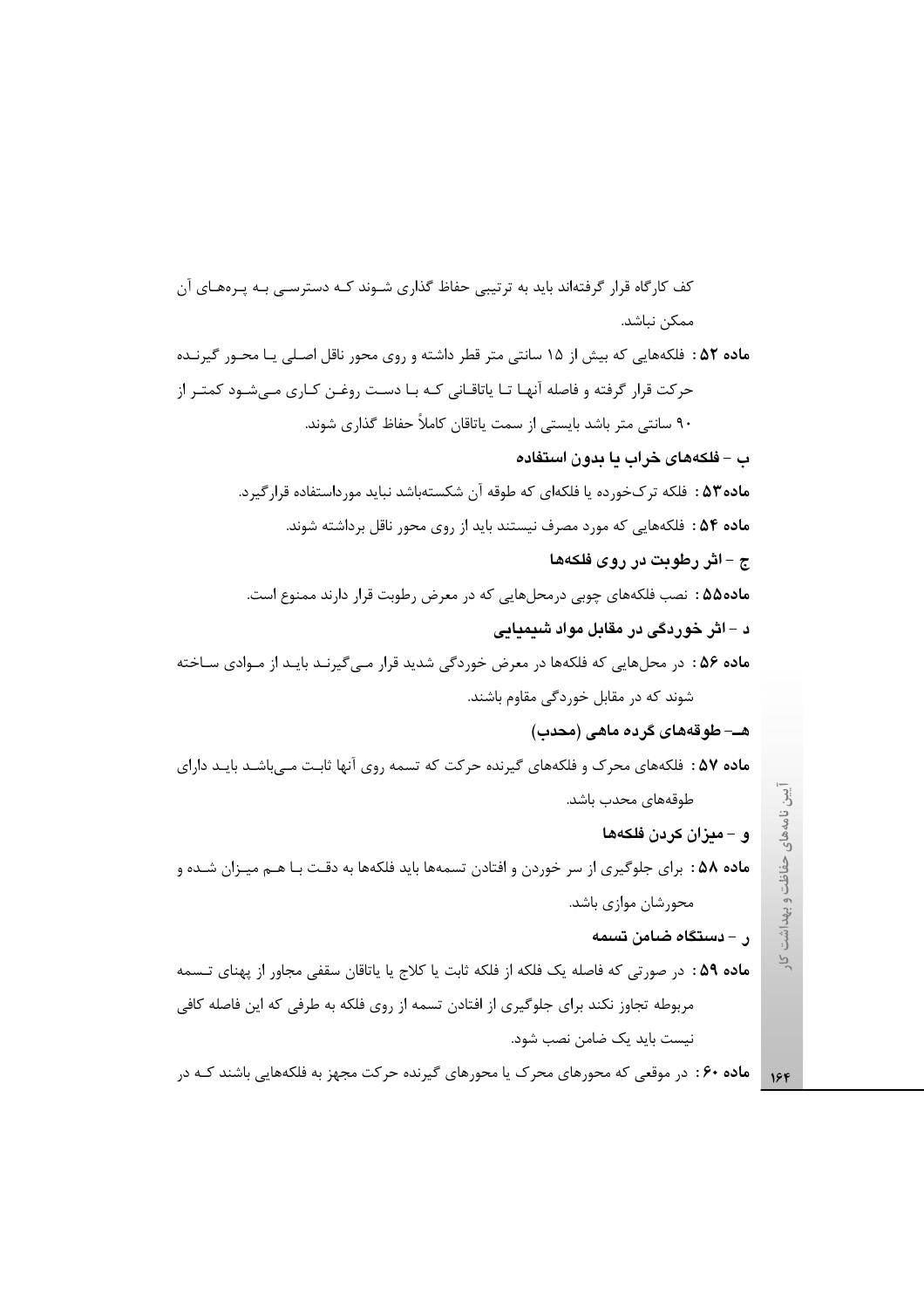سر آزاد محور قرارگرفته باشند باید یک ضامن تسمه یا چنگک سقفی به کار برد. قسمت ينجم - انتقال حركت بهوسيله تسمه : فصل اول - مقررات مربوط به حفاظت ماده ۶۱ : وسایل انتقال حرکت از قبیل تسمه - کابل یا زنجیر که تا ارتفاع ۲/۶ متـر یـا کمتـر از کـف کارگاه قرار دارند باید حفاظ گذاری شده باشند مگر در مورد تسمههای تخت که پهنـای آنهـا ۲۵ میلی متر یا کمتر باشند و تسمههای گرد با قطر ۱۰ میلی متر یا کمتر. م**اده ۶۲**: حفاظها بايد مطابق با مقررات فصول چهارم تا چهاردهم از قسمت اول اين آيينiامه سـاخته

شده باشند.

فصل دوم – تسمههای افقی ماده ۶۳: در موقعی که شاخه زیری یک تسمه افقی در ارتفاع ۲/۶ متر یا کمتر از کف کارگاه یا سکوی محل كار قرار گرفته باشد حفاظ بايد حداقل ٣٨ سانتي متر بالاي شاخه رويي يا تا ارتفاع ٢/۶ متر (هر كدام كوچك تر باشد) قرار گيرد در هر حال ارتفاع قسمت فوقاني حفاظ از كفكارگــاه غیر از حالتی کهتسمه درحفاظی پوشیده شده نباید از ۱۰/۶متر کمتر باشد. ماده ۶۴: تسمههای افقی که در ارتفاع بیش از ۲/۶ متر قرار گرفته و دارای شرایط زیر میباشند بایـد در تمام طول كاملاً حفاظ گذارى شده و حفاظ تا سقف يا نزديکترين ديوار مجاور ادامه پيـدا كند. الف – تسمههای با عرض بیش از ۱۳ سانتی متر. ب - تسمههاییکه از روی راهروها یا محل کار عبور میکنند. د - در صورتی که فاصله محور محرک و محور گیرنده حرکت بیش از ۳ متر باشد. ماده ۶۵: اگر محل تسمه اجازه ادامه حفاظ را تا سـقف یـا تـا دیـوار ندهـد حفـاظ بایـد شـاخههـای رویی و زیری تسمه و همچنین طوقه فلکهها را به طور کامل بپوشاند. **ماده ۶۶**: پهنای حفاظ تسمههایی که در ارتفاع زیاد قرار گرفتهاند باید حداقل تا یک چهارم از عـرض تسمهها بیشتر باشد و این اضافه پهنا ممکن است تا ۱۵ سانتی متر از هـر طـرف ادامــه یابـد |

حفاظت در مقابل خطرات وسايل انتقال آبرو  $15<sub>A</sub>$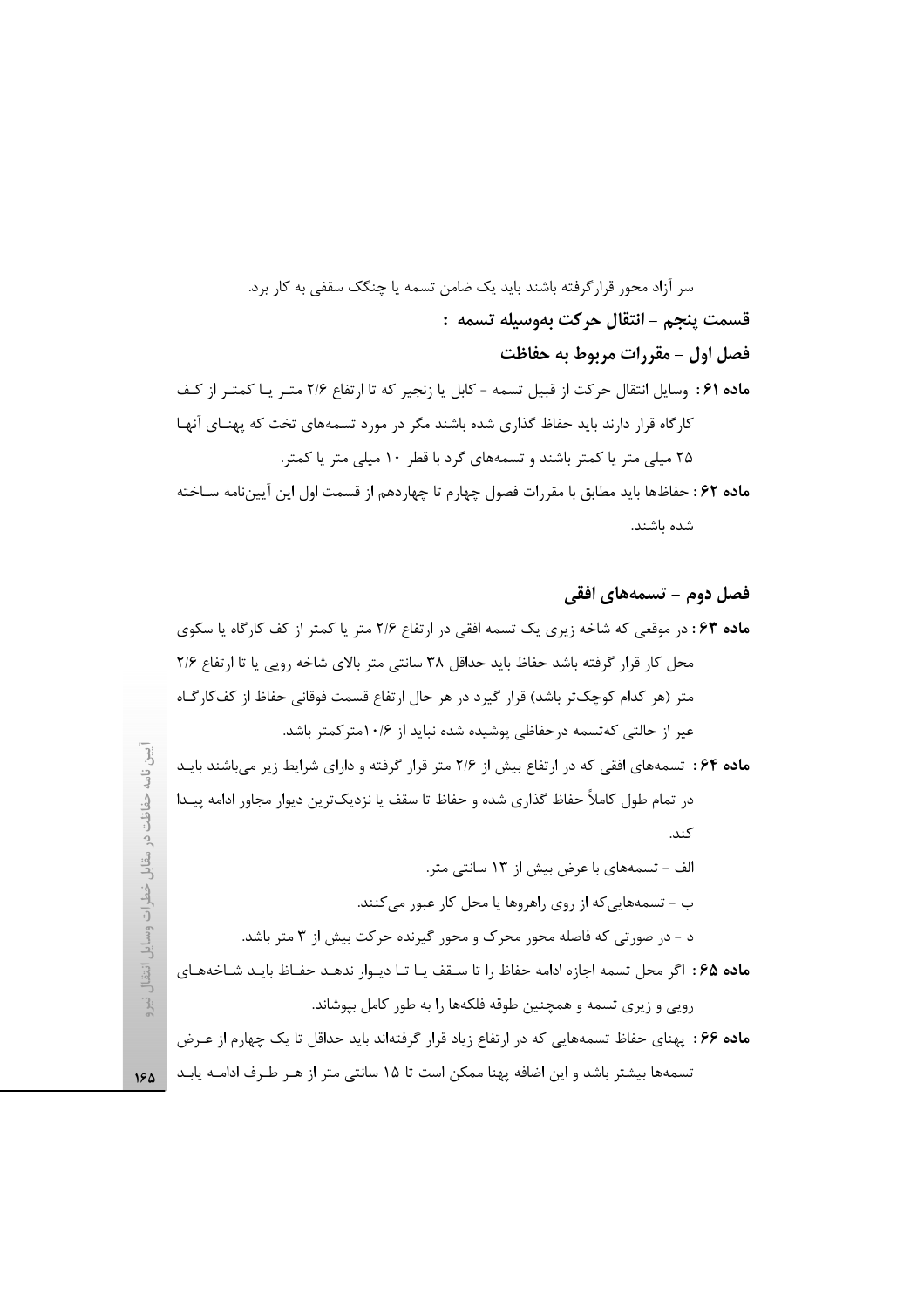حفاظها بايد به قدر كافي محكم باشند تا در موقع ياره شدن تسمه صدمه نبينند. ماده ۶۷: در موقعی که شاخههای بالایی و پایینی تسمههای افقی طوری قرار گرفته باشند که عبور و مرور از وسط آنها میسر باشد سـقف معبـر یـا قـسمت زیـر شـاخه رویـی تـسمه و همچنـین دیوارهای جانبی معبر ممکن است بهوسیله حفاظ قفـسی یـا نـردهای محفـوظ گـردد لـیکن محل عبور یا روی شاخه زیرین تسمه حتماً باید با حفاظ غیرمشبک و محکم پوشیده شود.

قسمت ششم - انتقال نيرو بهوسيله كابل، زنجير يا تسمه لقمهاي :

ماده ۶۸: در صورتی که انتقال نیرو بهوسیله کابل زنجیر یا تسمه لقمهای که یهنا یا قطر آنهـا از پـنج سانتی متر متجاوز باشد انجام گیرد این وسایل باید به همان طریقی که در مـورد تـسمههـای مذکور که در ارتفاع قرار دارند گفته شد حفاظ گذاری شود. عرض حفاظ بايد از هر طرف اقلاً ۱۵ سانتي متر بيشتر از عرض وسايل انتقال نيرو باشد.

ماده ۶۹: در صورتی که انتقال حرکت بهوسیله کابل انجام گیرد و محل نصب طوری باشد کـه کنتـرل آن به سهولت مقدور نباشد باید :

الف - مجهز به وسایل خبری باشد (زنگ، چراغ و غیـره) تـا در صـورت پـاره شـدن بعـضی از الياف كابل دستگاه خبر بكار افتد.

ب - کار وسایل خبر و تامینیه مزبور باید به طریقی باشد که در صورت غیبت ممتد متـصدی مربوطه نیز اعلام خطر را ادامهداده و درصوت لزوم از ادامه کار دستگاه نیز جلوگیرینماید.

### قسمت هفتم - انتقال حركت قائم يا مورب :

ماده ۷۰ : وسایل ناقل حرکت قائم یا مورب که با کابل، زنجیـر یـا تـسمه لقمـهای کـار مـیکنـد بایـد بهوسیله یک حفاظ قفسی شکل که فلکهها یا چـرخ دنـدههـای مربوطـه را نیـز در بـر گیـرد حفاظت شود و در مورد وسایل ناقلی که ارتفاع آنها ۲/۶ متر یا کمتر از کف کارگـاه مــی باشــد حتماً باید حفاظ محکمتری در نظر گرفته شود.

م**اده ۷۱** : تسمهها، زنجیرها، تسمههای لقمـهای یـا کابـلهـای قـائم یـا مـوربی کـه روی فلکـه سـاده 188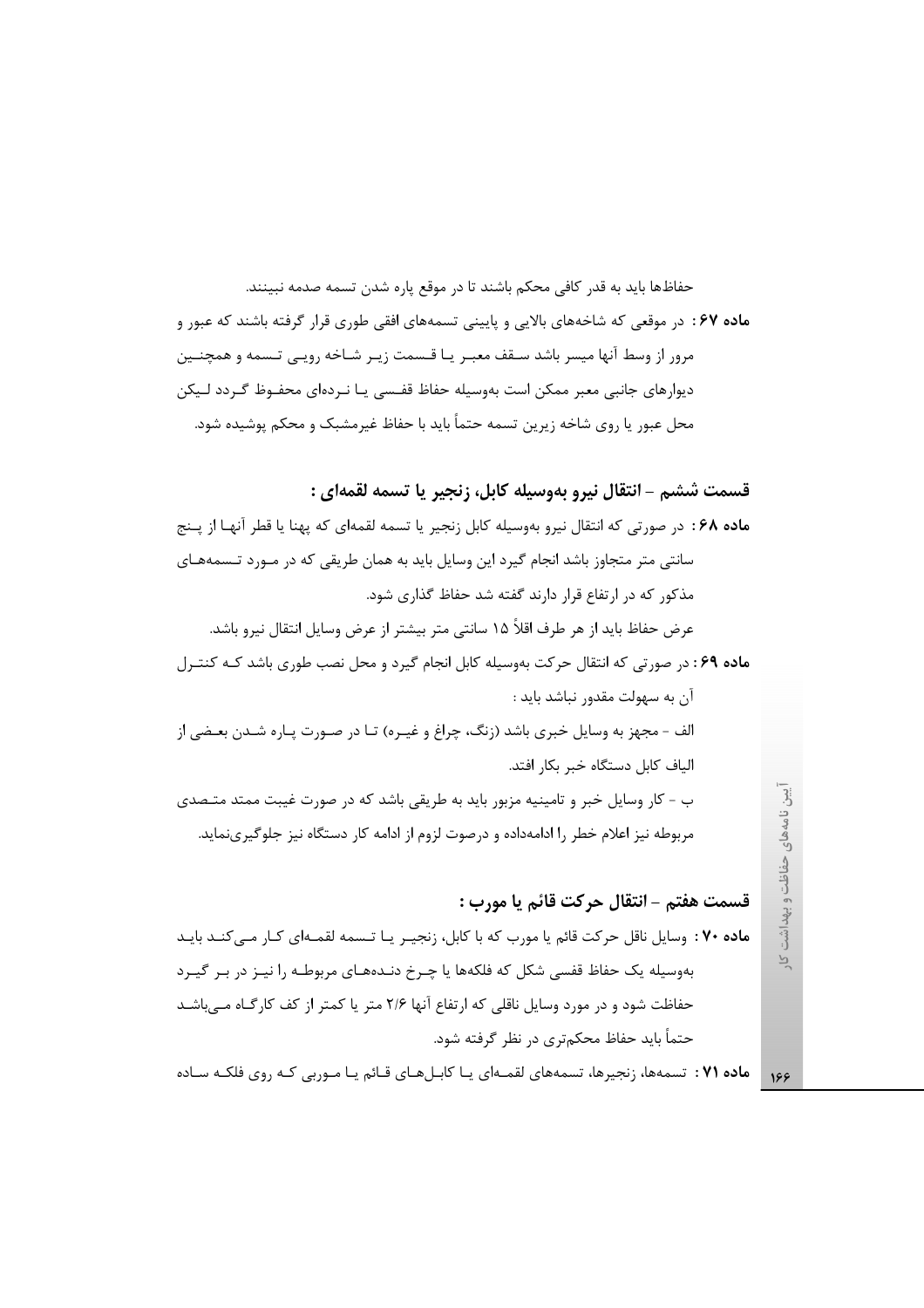یا فلکه شیاردار و در ارتفاع بیش از ۲/۶ متر از کف کارگاه قرار گرفتـهانـد و روی محـل عبـور یا محل کار واقع شده و سرعتشان ۹ متر در ثانیه یا بیشتر است بایـد همـان طـوری کـه در تسمههای افقی و سقفی ذکر شده از زیر حفاظ گذاری شوند.

قسمت هشتم - تسمههای واقعی در روی فلکههای پلهای :

ماده ۷۲ : تسمهها و فلکههای پلهای که در ارتفاعی بیش از یک متـر از کـف کارگـاه قـرار دارنـد بایـد بهوسيله صفحه فلزى قائمي در قسمت پيشاني فلكهها محفوظ شوند اين صفحه بايد تا بـالاي بزرگترین پله فلکه ادامه داشته باشند. در صورتی کـه فلکـههـای مـذکور در ارتفـاع کمتـر از یک متر قرار گرفته باشند باید در حفاظ قفسی شکل به قـسمی محفـوظ گردنـد کـه جابجـا كردن تسمه عملي باشد.

## قسمت نهم - فلكه هرزگرد تسمه كش :

| <b>ماده ۷۳</b> : فلکه هرزگرد تسمه کشی که کشش تسمه را به وسیله اهرم و وزنه تأمین مینماید بایـد بـا |
|---------------------------------------------------------------------------------------------------|
| استحکام کافی ساخته و سوار شده باشد.                                                               |
| <b>ماده ۷۴ :</b> کلاهک یاتاقان این نوع تسمه کشها باید دارای استحکام کافی باشد.                    |
| م <b>اده ۷۵</b> : آویز این نوع فلکهها باید طوری محکم شدهباشد که با پاره شدن تسمه سقوط نکند.       |
| م <b>اده ۷۶</b> : وزنههای معلق برای تأمین کشش که امکان بروز خطر دارد باید بهوسیله حفاظ قفسی شکل   |
|                                                                                                   |
| محفوظ گردد.                                                                                       |
| ماده ۷۷ : در مواردی که جابجا کردن تسمه با دست انجام میگیرد باید سعی کرد کـه از تـسمههـای          |
| بی انتها (تسمههایی که یک پارچه ساخته شدهاند) استفاده شود و در مـواردی کـه اســتعمال               |
| این نوع تسمهها مقدور نباشد باید دو سر تسمه را بهوسیله نخ چرمی یا روده یا سایر اتـصالات            |

ماده ۷۸ : هیچ نوع سیم، قلاب یا پرچ و بست فلزی برای اتصال تسمههایی که با دست جابجا می شود نباید به کار برد و حتی بهتر است در تسمههایی که با دست جابجا نمیشوند نیز از استعمال <sub>1۶۷</sub>

حفاظت در مقابل خط ات وسايل انتقال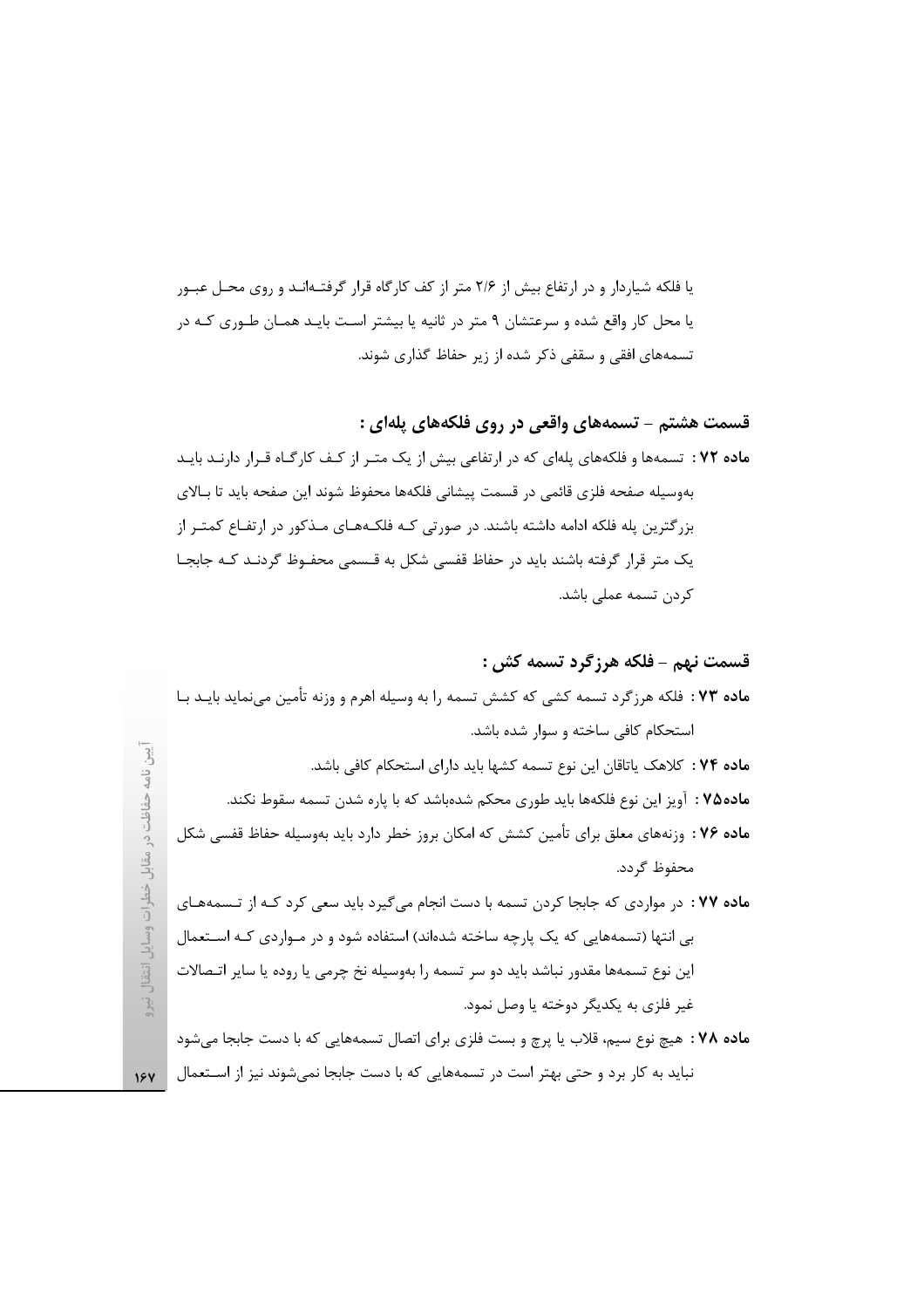این نوع بستها مگر در موارد ضروری خودداری شود. ماده ٧٩ : جابجا كردن يا انداختن تسمه يا كابل با دست در موقع گردش فلكه ممنوع است. ماده ۸۰ : تسمهها یا کابلها باید به قـسمی انتخـاب یـا نـصب و نگهـداری شـوند کـه تـا حـد ممکـن دسترسی به آنها غیر مقدور باشد در مواردی که تماس با تسمه یا کابل ضروری است بایـستی از روی فلکه افتاده و دسترسی به آن آسان باشد.

قسمت دهم – ياتاقان ها و وسايل روغن كارى :

الف – ماتاقانها

ماده ۸۱ : پاتاقانها باید در یک امتداد قرار گرفته و میزان شده باشند.

ب – وسايل روغنكاري

ماده ۸۲ : روغن کاری با دست در موقع کار ماشینها ممنوع است مگر در محل روغن کـاری احتمـال بروز حادثه برای کارگر نباشد.

م**اده ۸۳** . روغندان پاتاقانهایی که روغن کاری و دست زدن مستقیم بهآنها خطرناک است باید مجهـز به لولههایی باشد که به محل خطر هـدایت شـده و از آنجـا عمـل روغـن کـاری انجـام شـود (به استثناي ياتاقانهاي بلبرينگي رولبرينگي) كه روغن كـاري آن خودكـار بـوده و همچنـين یاتاقانهایی که از سیستم روغن کاری مرکزی استفاده می کنند.

ماده ۸۴ : ياتاقان هاى وسايل انتقال كه در ارتفاع زيادى قرار دارنـد نبايـد در موقـع حركـت بـا دسـت روغن کاری شوند مگر در مواقعی که از روی سکوی کار با روغندانهای فشاری نوکدار طویل عمل روغن كاري انجام شود.

م**اده ۸۵ :** فلکه هرز در صورتی که به طور خودکار روغن کاری نشود باید مجهز به وسائلی باشد که در موقع ایستادن فلکه بهر وضع دلخواهی گریس کاری یا روغن کاری آن عملی شود.

ماده ۸۶ : اگر پاتاقانها در حین کار یا موقع روغن کـاری سـرریز نماینـد بایـستی طـشتکی زیـر آنهـا به طور ثابت نصب نمود که روغنهای اضافی در آن جمع شود.

، نامههای حفاظت و بهداشت کار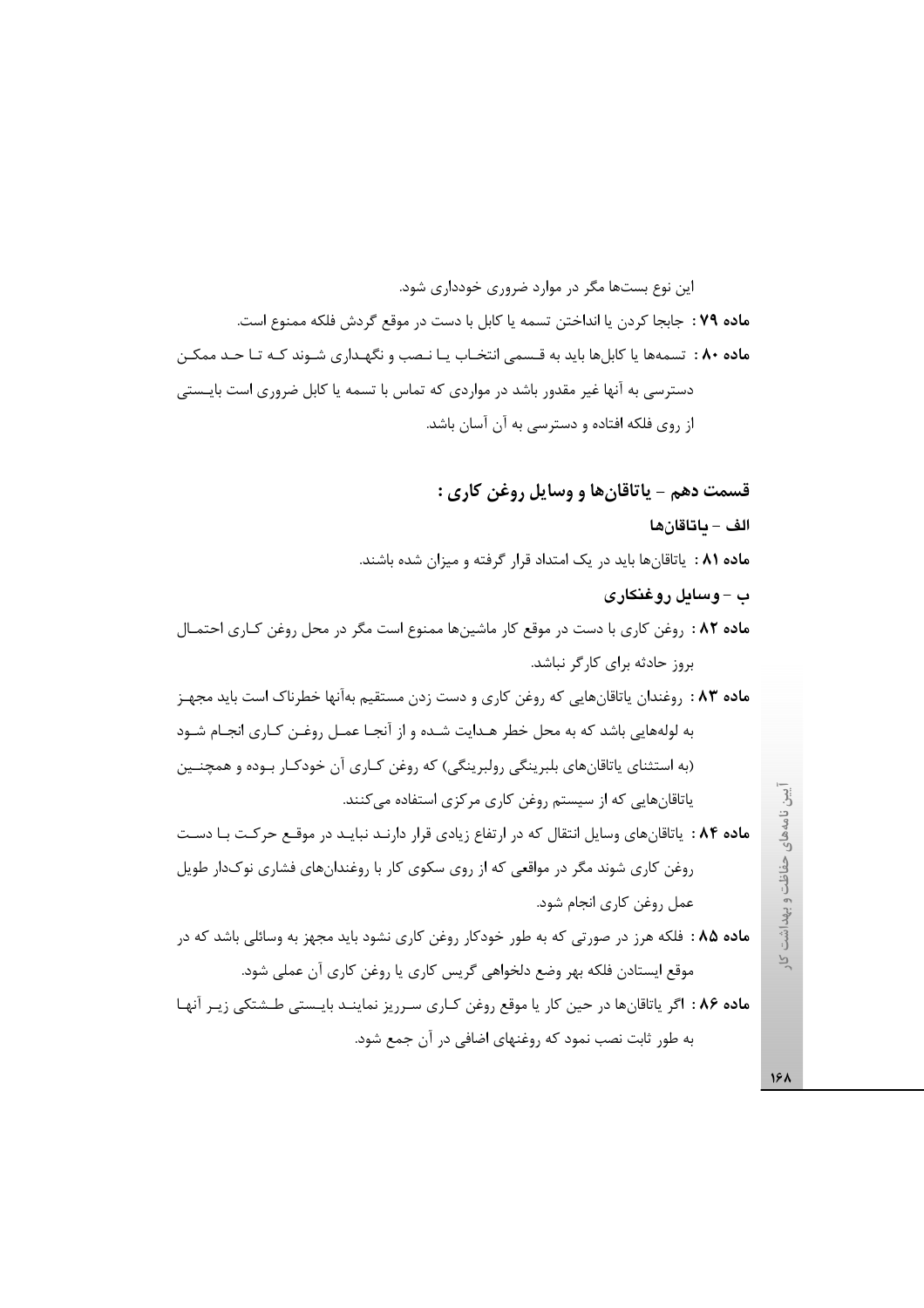# قسمت يازدهم : فصل اول - وسايل كلي ماده ۸۷ : تمام ماشینهایی که به طور مکانیکی کار میکنند و دارای موتور محـرک سـرخود نیـستند بایستی دارای یک کلاج باشند که در دسترس کارگر مربوطه باشد تا به توان به سـرعت و بـه سهولت ماشين را متوقف نموده يا به كار انداخت.

#### فصل دوم – کلیدهای قطع و وصل کننده

م**اده ۸۸ :** کلیدهای فرمان الکتریکی ماشینها و تأسیسات مختلف بایـد طـوری سـاخته و نـصب شـده باشند که به کار افتادن تصادفی آنها در نتیجه برخورد اشخاص و اشیاء غیر ممکن باشد. ماده٨٩ : كليدهايي كه اهرم قطع و وصل كننـده آنهـا درجهـت افقـي حركـت مـي كنـد حتـي|لمقـدور نبایستی به کار برده شود و در صورتی که قرار شود از چنین کلیدهایی استفاده بـه عمـلآیـد باید اهرم آن حفاظ گذاری شود که با برخورد اشخاص و اشیاء ایجاد خطری ننماید.

# فصل سوم – شستي كليدها ماده ۹۰: شسته های راه انداز ماشینها باید واجد شرایط زیر باشند. حفاظت در مقابل خطرات وسایل انتقال الف - شستیهای راه انداز ماشینها باید در قاب کلید طوری جاسازی شده باشد کـه از بدنـه کلید پایین تـر قرارگرفتـه یـا دارای حفـاظی باشـد کـه از راهافتـادن تـصادفی آن جلـوگیری به عمل آورد. ب - کلید نباید طوری نصب گرد که شستی آن عمودی و رو به بالا قرار گیـرد مگـر ایـن کـه سطح آنطوری پوشیده شدهباشد که بهراه افتادن غیر ارادی آن ممکن نباشد. ماده ۹۱ : ماشینهایی که از نظر کارگر خطرناک است باید دارای چندین شستی توقف یا قطع حرکت  $\frac{1}{2}$ باشد که در نقاط مختلف ماشین در دسترس متصدی مربوطه قرار گیرد. ماده ۹۲: شستیهای راه انداز باید سبز رنگ و شستیهای توقف باید قرمز رنگ باشـند مگـر در مـورد

ماده ۹۵ همین قسمت.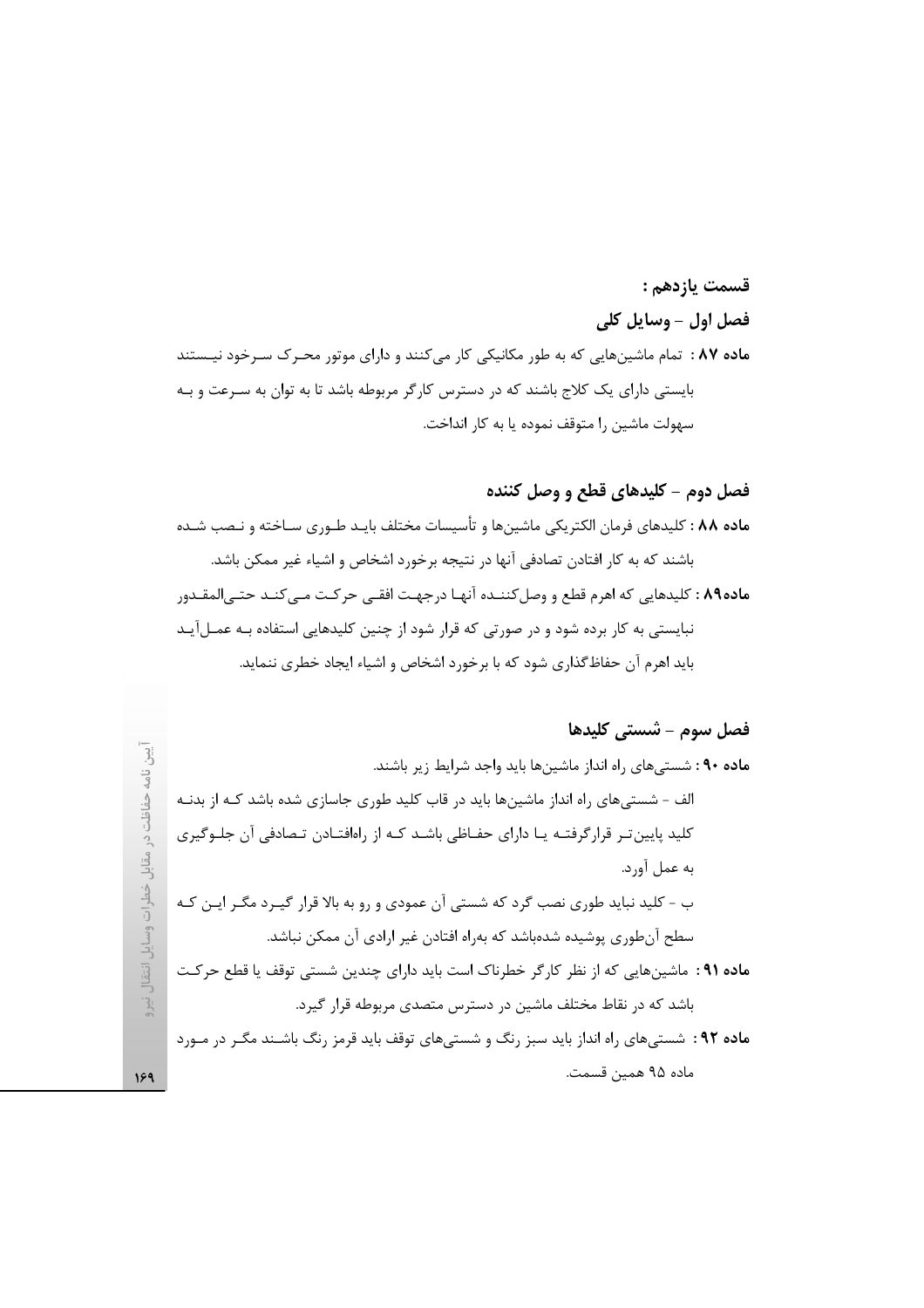م**اده ۹۳:** الف - اگر برای یک ماشین بیش از یک متصدی وجـود داشـته باشـد هـر یـک از متـصدیان بایستی فرمان دگمهداری برای به راه انـداختن و توقـف دسـتگاه در اختیـار داشـته باشـند و دستگاه نباید شروع به کار کند مگر در موقعی که شستیها در آن واحد با هـم عمـل نماینـد مانند پرسهای مکانیکی و ماشینهای خم کن. ب- بایدتدابیر مؤثری اتخاذشود که اشخاص خارجی در منطقه خطرناک ماشین وارد نشوند.

ماده ۹۴: ماشینهایی که با دو یا چند موتور عمل میکنند و دارای شستیهای راه انداز مجزا هستند باید دارای یک یا چند شستی اصلی جهت توقف دستگاه باشند که به آسانی به توان دستگاه ,ا از کار بازداشت.

ماده ۹۵: در مورد مـاده ۹۴ همـین قـسمت شـستیهـای اختـصاصی موتورهـای جداگانـه نبایـد بـه رنگ قرمز باشد.

### قسمت دوازدهم – ترمزها :

م**اده ۹۶** : ماشینهای سنگینی که در موقع قطع قوه محرکه تا مدتی به حرکت خود ادامـه مـیدهنـد باید دارای ترمزهای موثر و مطمئنی باشند و در موقع پیش آمـد خطـر ایـن ترمزهـا بایـستی به طور خودکار عمل کنند.

قسمت سيزدهم - دوشاخه : ماده ۹۷: فلکه هرز و فلکه ثابت مربوط به آن باید دارای یک دو شاخه دائمی بـوده و طـرز سـاختمان آن طوري باشد كهمانع از لغزش تسمه از روي فلكه هرز بروي فلكه ثابت شود. **ماده ۹۸:** دو شاخههای مکانیکی باید مجهز بهوسیلهای باشند که در حال عـادی در وضـعیت خـلاص

باقی بمانند.

قسمت چهاردهم - اهرم کلاچها و دو شاخه تسمهها : **ماده ۹۹** : دستگیرهها یا اهرمهای فرمان کلاچها یا وسائل راه اندازی ماشـینهـا بایـد دارای دسـته در

نامههای حفاظت و بهداشت  $\overline{P}$ 

 $\gamma$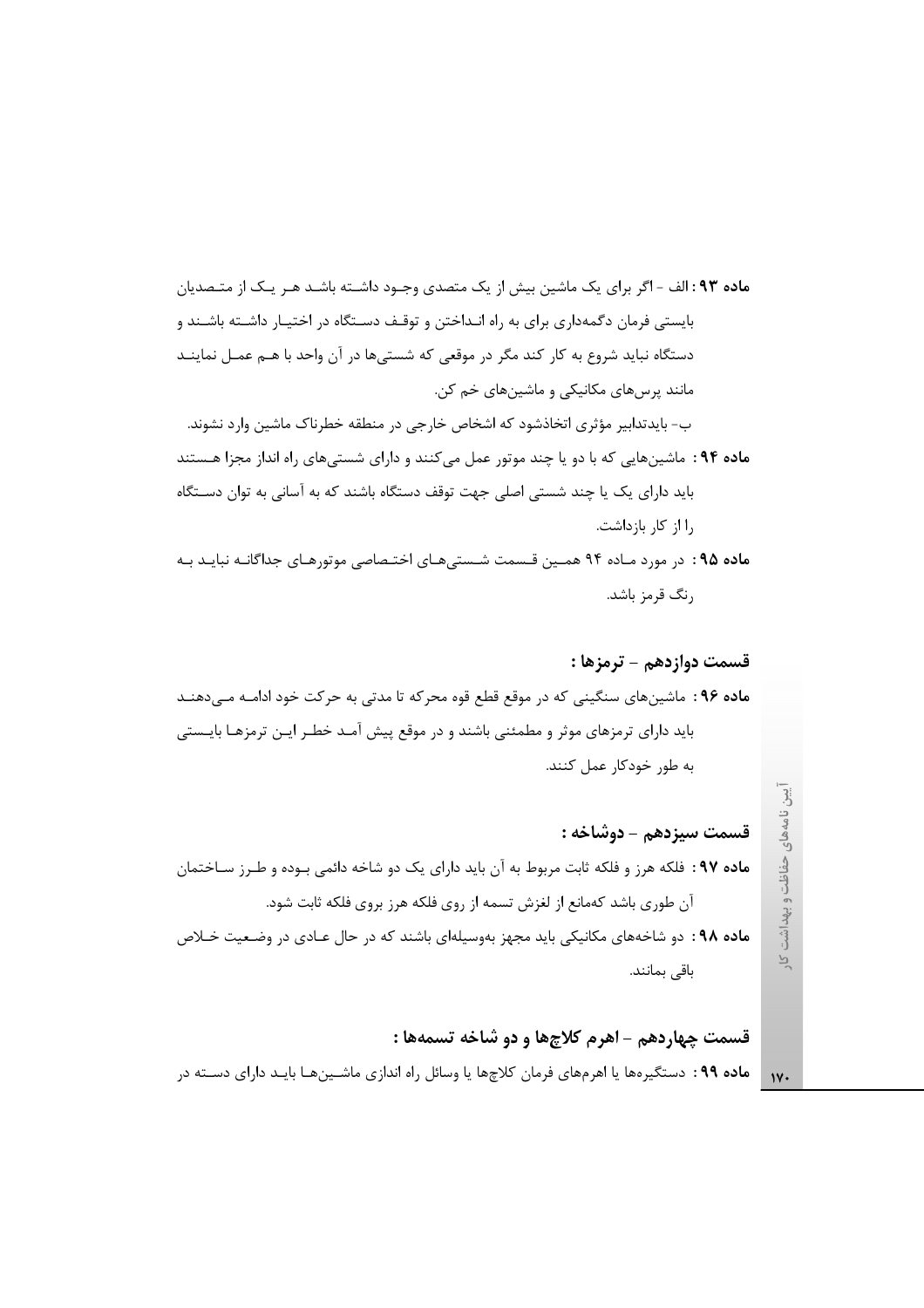ماده ۱۰۰ : سردسته دو شاخه تسمه یا کلاچ باید کروی شکل باشـد و تـا حـد امکـان از منطقـه خطـر ماشین دور بوده و در دسترس فوری متصدی باشد. م**اده ۱۰۱** : سردسته دو شاخه تسمه نباید مستقیماً بالای محل کار یا محل عبور واقع باشد. ماده ۱۰۲ : دستگیره کلیه کلاچها و دو شاخههای تسمه که از یک تیپ مے باشـند و در یـک کارگـاه نصب شدهاند (به استثناء دستگیرههایی کـه در ۳ وضـع عمـل مـی کننـد) بایـد تمـام در یـک جهت کار کنند یعنی به طور مثال برای از کار انداختن ماشین تمام بهیک سمت حرکت نماید.

قسمت يانزدهم – يدالها : ماده ۱۰۳ : پدالهای نصب شده برای راه اندازی کلاچ یـا دوشـاخه تـسمه بایـد در مقابـل برخوردهـای خطرناک اشیاء که ممکن است ماشینها را به راه اندازد حفاظ گذاری شود.

قسمت شانزدهم – چنگک تسمه : ماده ۱۰۴: استعمال چنگک به جای دو شاخه تسمه مکانیکی ممنوع است. م**اده ۱۰۵** : در موردی که استعمال چنگک برای جا انداختن تسمههای واقع در ارتفاع زیـاد ضـروری و لازم باشد باید دارای قطری معادل با ۴۰ البی ۵۰ میلی متـر باشـد تـا در دسـت گـرفتن آن به آسانی مقدور شود. ماده ۱۰۶ : طول چنگک باید از فاصله شصت سانتی متری کف کارگاه تا بالای فلکه باشد. م**اده ۱۰۷** : پایین انداختن تسمه باید از روی فلکه محرک شروع شود.

#### قسمت هفدهم – تكيه گاه تسمه :

خارج از حفاظ باشند.

ماده ۱۰۸: در مواقعی که استعمال فلکه هرز عملی نباشد تکیه گاههایی برای تسمه نصب می کنند کـه مجهز به غلطکهـا يـا وسـايل ديگـري اسـت و از افتـادن تـسمه روي محـور و چـرخش آن جلوگیری میکند.

حفاظت ، در مقابل خطرات وسایل انتقال  $\frac{1}{2}$  $\mathbf{y}$